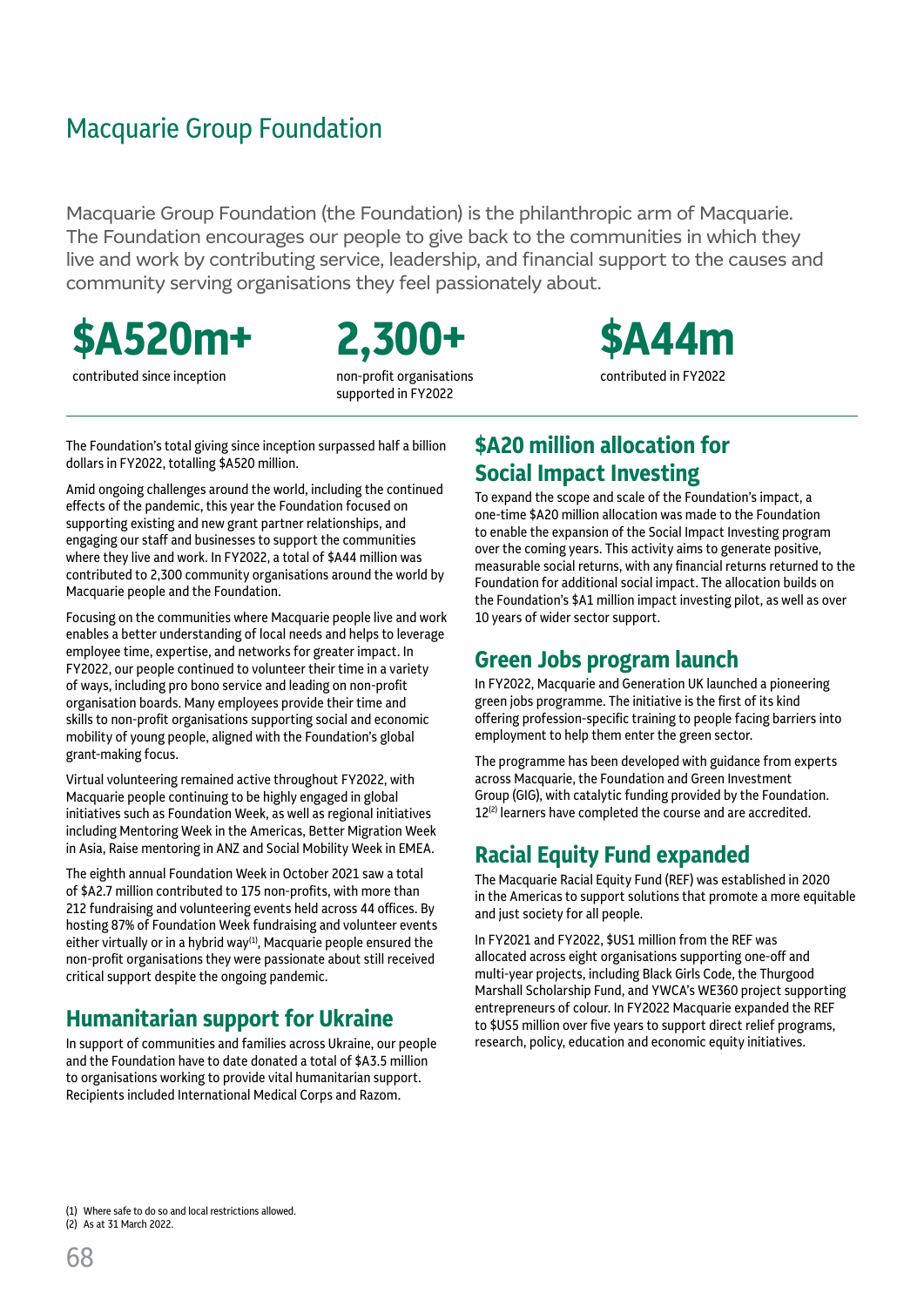## **Supporting social and economic opportunities**

In FY2022, the Foundation continue to provide a flexible approach to grant making as the effects of the pandemic continued to challenge communities around the world.

The Foundation's grant making focus continues to target social and economic opportunities for young people, with a multi-year grant portfolio supporting community organisations around the globe. Working with these partners, the Foundation aims to maximise social impact with both financial resources and the skills and networks of our people. Macquarie people are engaged with many of the grant partner organisations through skilled volunteering, mentoring, career development and employability programs. These organisations include The Opportunity Network in the Americas, Generation Australia in ANZ, NavGurukul in Asia and Social Mobility Foundation in EMEA.

#### **COVID-19 donation fund fully deployed**

In FY2022, the Foundation fully deployed the COVID-19 donation fund, with grants made in FY2021 and FY2022 to 40<sup>(3)</sup> organisations in 32<sup>(4)</sup> countries across three focus areas:

- **direct relief**: \$A7.35 million allocated to 29 organisations
- **health research**: \$A2 million allocated to two Australian projects
- **economic recovery**: \$A10.65 million allocated to 12 organisations.

#### **Macquarie 50th Anniversary Award**

In 2019, Macquarie announced five winners of the Macquarie 50th Anniversary Award to each receive \$A10 million over a five-vear period for bold, social impact projects: Last Mile Health, Monash University's World Mosquito Program, Murdoch Children's Research Institute's World Scabies Program, Social Finance and The Ocean Cleanup.

Throughout FY2022, the five winners continued to make significant progress against social and environmental issues while adapting to pandemic challenges.



For more information about the Macquarie 50th Anniversary Award, see pages [70](#page-2-0) and [71.](#page-3-0)

### **Macquarie Sports**

With COVID-19 lockdowns continuing to affect Macquarie Sports' clinics, Macquarie Sports launched the Virtual Ambassador Program, aimed at inspiring children to pursue sports through virtual interactions with Australian sporting identities. More than 900 students from nine primary schools across Australia participated in the pilot program, which gave many remote and regional schools the opportunity to engage with some of Australia's best sportspeople during the pandemic. Participating schools were also sent shipments of sporting equipment to encourage ongoing involvement in sports and physical activity.

In FY2022, the Macquarie Sports Scholarships aligned with Macquarie's Summer Internship Program. Scholarship recipients benefited from this alignment with an 11‑week work placement and greater networking and program opportunities alongside the group-wide summer internship cohort.

#### **Macquarie Group Collection**

The Macquarie Group Collection's (the Collection's) annual Emerging Artist Prize and Exhibition celebrated its 10<sup>th</sup> year. In recognition of this milestone, 10 finalists were selected from a record number of submissions, enabling more emerging artists to be supported. The event was once again held virtually, with strong external engagement following a successful social media campaign.

The Collection has been supporting emerging Australian artists for over 30 years by acquiring and displaying their works in Macquarie offices around the world. The Collection features art in all media, around the theme The Land and its Psyche, reflecting the diversity of the Australian landscape as seen through the eyes of its artists. Now comprising more than 950 works selected by a volunteer committee of Macquarie employees and a curatorial expert, the Collection is on display in around 41 Macquarie offices worldwide.

#### **FY2022 contribution amount**

Total Macquarie spend (including matching of staff contributions)



Staff contribution (estimation based on Foundation match funding)

(3) Three organisations received more than one grant.

(4) Country total includes both project location and organisation headquarters location where applicable.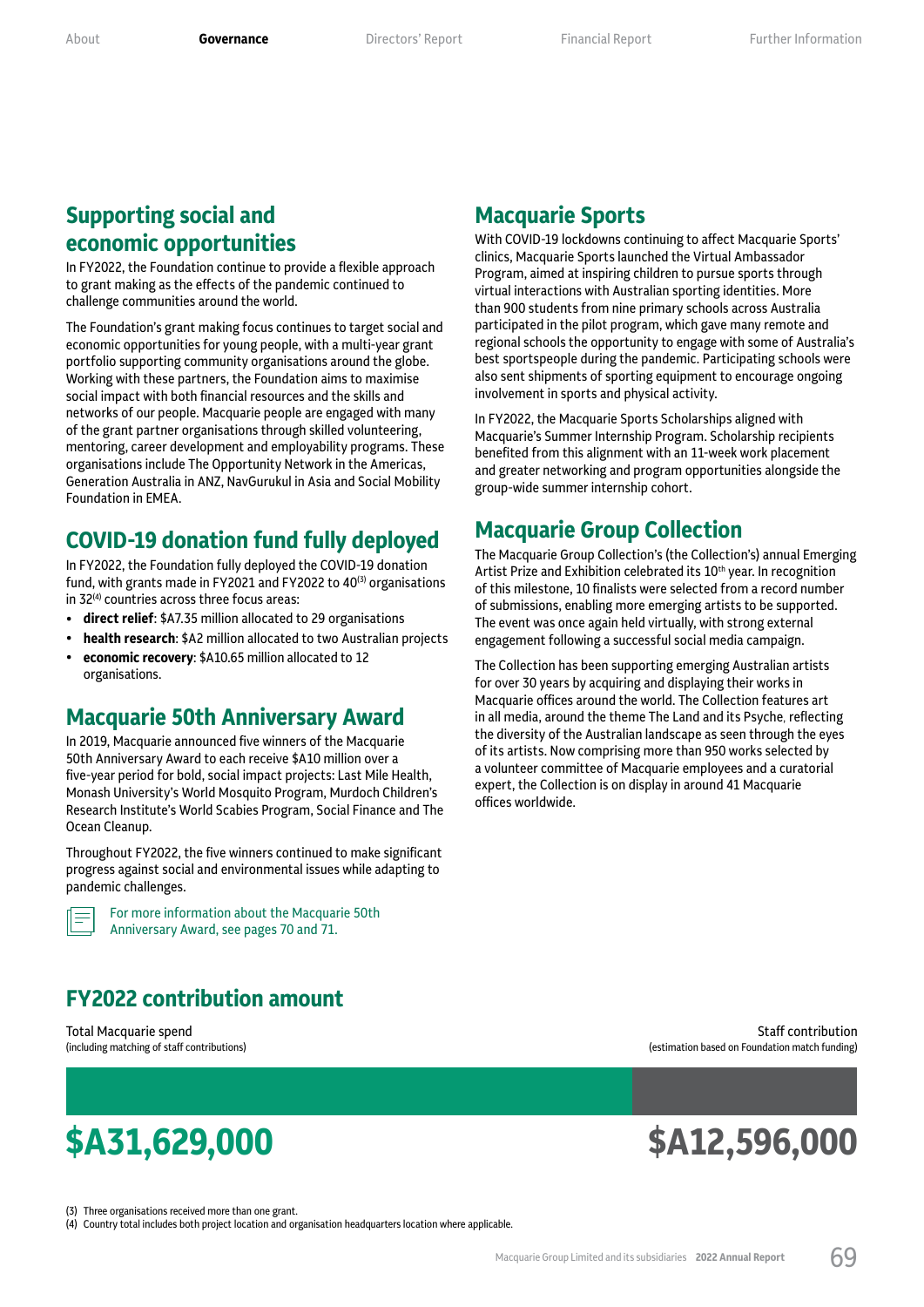



<span id="page-2-0"></span>**Macquarie Group Foundation**

Spotlight on our 50th Anniversary Award winners

In 2019, Macquarie announced five winners of the Macquarie 50th Anniversary Award to each receive \$A10 million over a five-year period for a bold, social impact project: Last Mile Health, Monash University's World Mosquito Program, Murdoch Children's Research Institute's World Scabies Program, Social Finance and The Ocean Cleanup.

Throughout FY2022, the five winners continued to make significant progress against social and environmental issues while adapting to pandemic challenges.